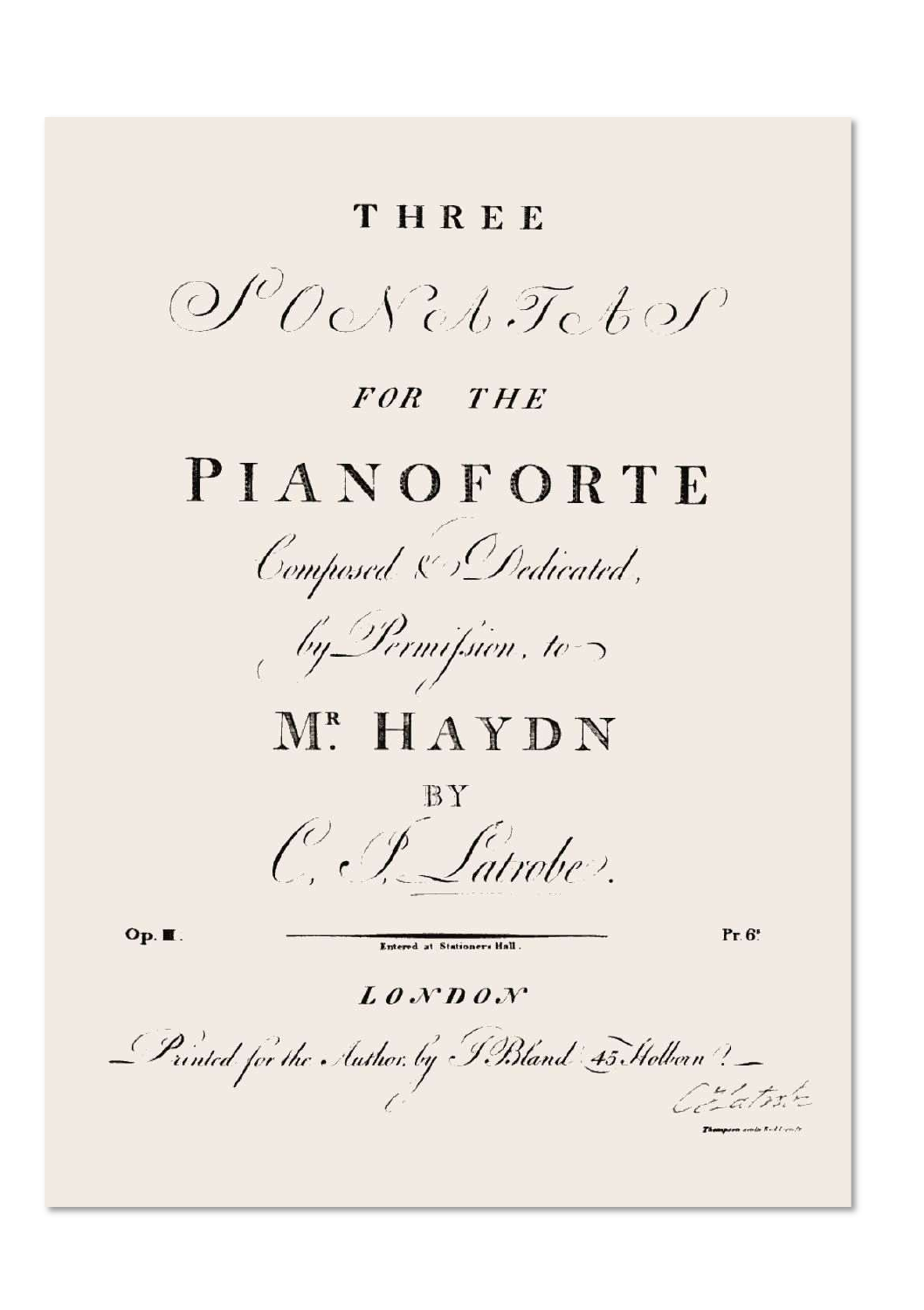## The La Trobes' Music: La Trobe's Cottage

Sunday 1 December 2019

Music was an important part in the life of the La Trobe family at Jolimont. All the family could play the piano, although Sophie spent time trying to find a suitable piano teacher for her children. In a letter to Susan Meade (Mrs Norton) on 15 September 1848 she wrote:

'There are a great number at Mrs Conolly's and I do not think that is at all fit for Eleanor, she improved more in three months with you than in 6 at Mrs Conolly's'.

And to daughter Agnes she wrote in January 1848:

'Eleanor seems to be very earnest in her wish of learning & is very zealous in practising the premier exercise, which she does very well with both hands'.

Charles wrote to Agnes, 12 November 1852:

… I write this early before breakfast, I hear Nelly at her music lesson in the little drawing room.

According to Fanny Moore, daughter of Georgiana McCrae, Mr La Trobe 'was a frequent visitor, and, often, stretching his long legs under the keyboard, played away in a right masterful fashion, while his wife sang French and Swiss chansonettes very sweetly.' <sup>1</sup>

The La Trobes enjoyed musical evenings: Sophie would accompany the family singing. La Trobe himself had a 'fine bass voice'.2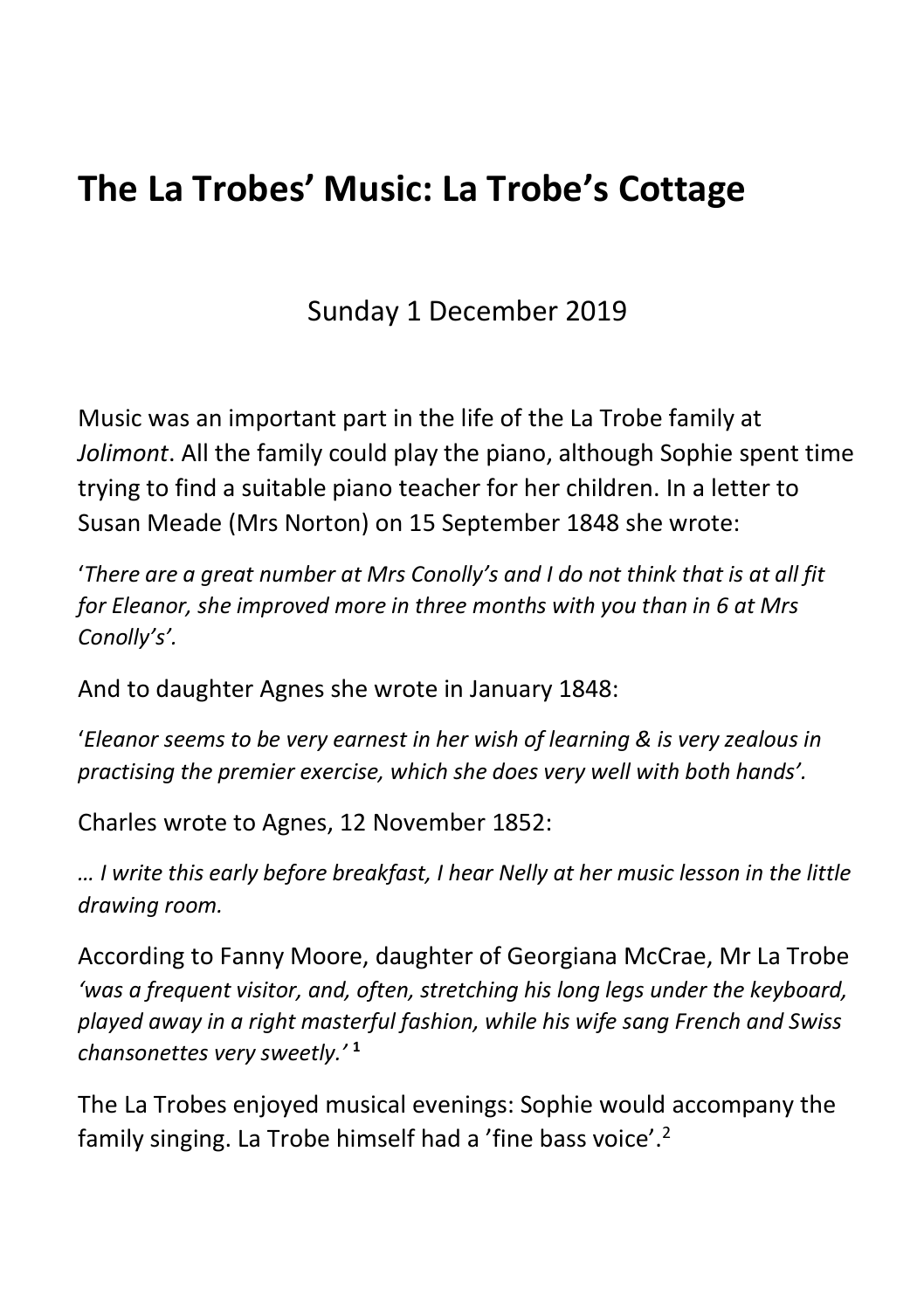The La Trobes' piano, still here in the Cottage, was manufactured by John Broadwood and Sons, 'Manufacturers to Her Majesty, at Pulteney Street, Golden Square London'. The six-octave piano dates from 1837. Sadly, it is now no longer playable. Agnes later wrote to the granddaughter of the family's beloved housekeeper, Charlotte Pellet:

'We are sure that our Father never would have had a piano that was not a Broadwood'.<sup>3</sup>

La Trobe's father, Christian Ignatius La Trobe (1758-1836), was a musical genius, playing not only the organ and piano, but in his youth a total of ten other instruments (violin, viola, cello, double-bass, oboe, clarinet, French horn, trumpet, trombone and bassoon). He possessed a deep knowledge of European composers' music and is credited as influencing English tastes in sacred music. He is painted with organ pipes in the background, signifying his profound influence on church music. A prolific composer of hymns, in addition to a small amount of secular music, he felt constrained in the latter field by the 'checks and regulations' of the Moravian Church and destroyed a number of those compositions.

<sup>1</sup> Frances Octavia McCrae [Mrs Fanny Moore], The Old Piano's Story, ed. Bruce Steele (Mornington Peninsula Branch, NTA (Vic), 2006) in Rosemary Jean Richards, 'Georgiana McCrae's Manuscript Music Collections: a life in music', Thesis (PhD), University of Melbourne, Conservatorium of Music, 2017, p.181.

<sup>&</sup>lt;sup>2</sup> George Cavenagh, early settler and editor of The Port Phillip Herald, to George Belcher, 13 December 1901.

<sup>&</sup>lt;sup>3</sup> Agnes de Salis to Charlotte McCallum, 17 August 1912.

<sup>4</sup>Charles Edgar Stevens, 'The Musical Works of Christian Ignatius Latrobe', Thesis (PhD), University of North Carolina at Chapel Hill, 1971.

<sup>5</sup> Georgiana McCrae, 'Chaplin Music Book', RB 1164.9, p. 102, McCrae Papers, Harry F. Chaplin Collection, Rare Books and Special Collections, the University of Sydney Library, Sydney; in Richards, 2017, p. 223.